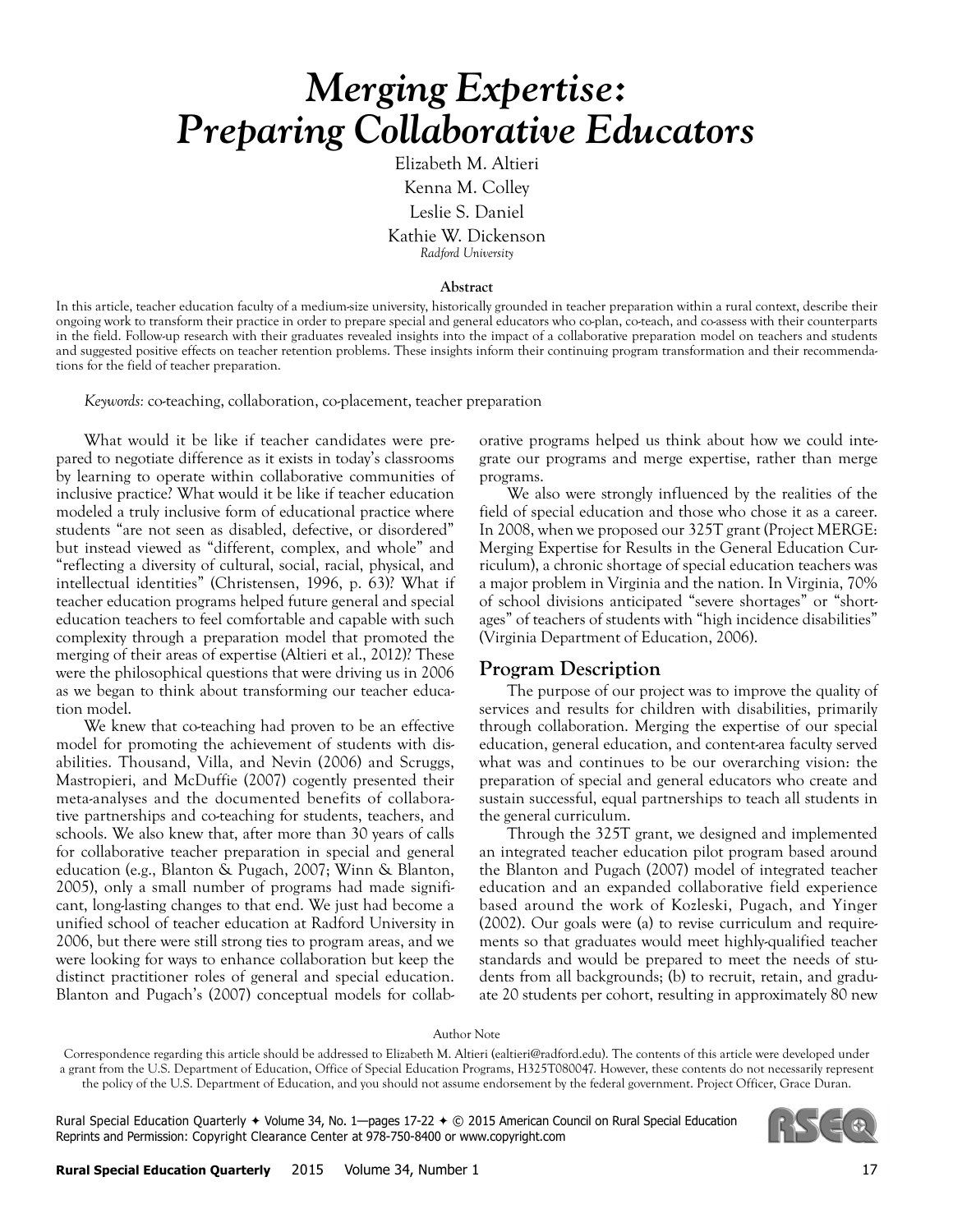teachers who successfully completed the improved program in Years 2 through 5 of the grant; and (c) to develop and implement collaborative induction and mentoring activities that would lend support to new teachers and create mutually beneficial opportunities for professional growth for current and former students, faculty, and cooperating professionals.

The current iteration of the program works this way. Each fall semester, two cohorts comprising both special education interns and elementary interns who have opted for a concentration in special education are co-taught by special education-elementary education faculty pairs. These candidates have taken almost exactly the same general education methods, reading, and special education courses during their junior year. As seniors, members of each cohort are placed in the same schools and participate in a weekly, co-taught internship seminar.

All special education interns are co-placed in general education classrooms with general education interns for a semester of co-teaching. Because elementary interns outnumber those in special education, not all elementary interns are co-placed. They do, however, experience co-teaching opportunities with their cooperating teachers, other grade-level team members, or special education graduate students also placed in the school.

Cohort members are enrolled in the same courses, which embed strategies to support all learners, and have the same schedules and assignments directly related to their fieldwork. The interns receive instruction in co-teaching models and strategies; they create a co-planned, co-taught, co-assessed social studies unit and collect data demonstrating student achievement. Universal Design for Learning and differentiation strategies are also important curriculum components for these interns.

The special education interns move on to a secondary early field experience in the spring, typically with a different faculty supervisor, while the special and elementary education faculty pair remains in place with the elementary student teachers in the inclusive setting. In this way, faculty members continue to build on and enhance collaboration and evidence-based instructional strategies to support all learners.

At the secondary level, we created and refined a course for senior-level general education teacher preparation students who are in their first field experience. The course, "Introduction to Special Education for Secondary Educators," must cover the traditional laws and characteristics but also includes instruction in content enhancement and differentiation strategies and co-teaching. As part of the coursework, students prepare and teach a collaborative lesson with a teacher or fellow course member in their placement school. During their student teaching, a select few of these candidates are paired with special education interns for a co-placement one or more periods a day.

For middle-level general education teacher preparation students in their first field experience, a special education faculty member teaches one or more class sessions of a methods course on content enhancement and differentiation strategies, and co-teaching. Some of these candidates are then selected to be paired with special education interns for co-teaching one or more periods a day during their student teaching.

Although not all special education interns are co-placed during their middle/secondary-level student teaching, all do some co-teaching at that level, whether with a general education candidate or with a general educator in their placement school. Although collaboration between special education faculty and middle/secondary faculty is less structured than at the elementary level, faculty observe and provide feedback to co-placed special-general education pairs. There is obviously more work for us to do at the middle/secondary level, but we have partnered with a small, local school district to create a more systematic, collaborative experience for our candidates and have provided training in collaborative strategies to their teachers.

# **Rural Context**

Radford University (RU), a medium-size, comprehensive university, is located in the heart of Southwest Virginia. RU has a strong base of teacher preparation students who come from rural areas and, after graduation, work in rural areas. There are eight Virginia Department of Education (VDOE) educational regions in Virginia, and all have rural school districts (VDOE, School Division Menu, 2014). Table 1 shows further evidence of rural context.

# **Program Accomplishments**

Graduates of our collaborative model have been in the field since 2010, primarily in Virginia schools, although several are teaching in other states, including Illinois, Florida, and South Carolina. Many are teaching in rural school districts, while some have taken the model to urban or suburban areas. Table 2 shows the number of professionals trained in our model to date.

As part of our program evaluation, we wanted to document the impact of the program on the collaborative practices of graduates teaching in the field. Because the most complete and formal version of our model is at the elementary level, we studied the quantity and quality—and the impact on K-12 students—of co-teaching by special and elementary education alumni who were taught in collaborative cohorts and elementary education alumni who were not prepared in collaborative cohorts.

We conducted an extensive review of the research in collaboration and co-teaching and identified key practices, which we used to develop a comprehensive survey and interview tool to study the collaborative practices of our graduates. We distributed the link to the anonymous online survey through multiple means to approximately 340 individuals from graduation years 2010-2012. Eighty-two alumni in special and elementary education participated in the survey, with 49 individuals completing the survey. Thirty-five respondents who completed the survey were from the collaborative preparation cohorts. Below are key findings from the survey.

# *Collaboration on Planning of Instruction*

Sixty-three percent of respondents (40 of 62) collaborated with their general/special education counterpart on the planning of instruction. The most frequent reported collaboration was around the planning of specific accommodations, curriculum modifications, and behavior supports for identified individual students into lessons or units; for this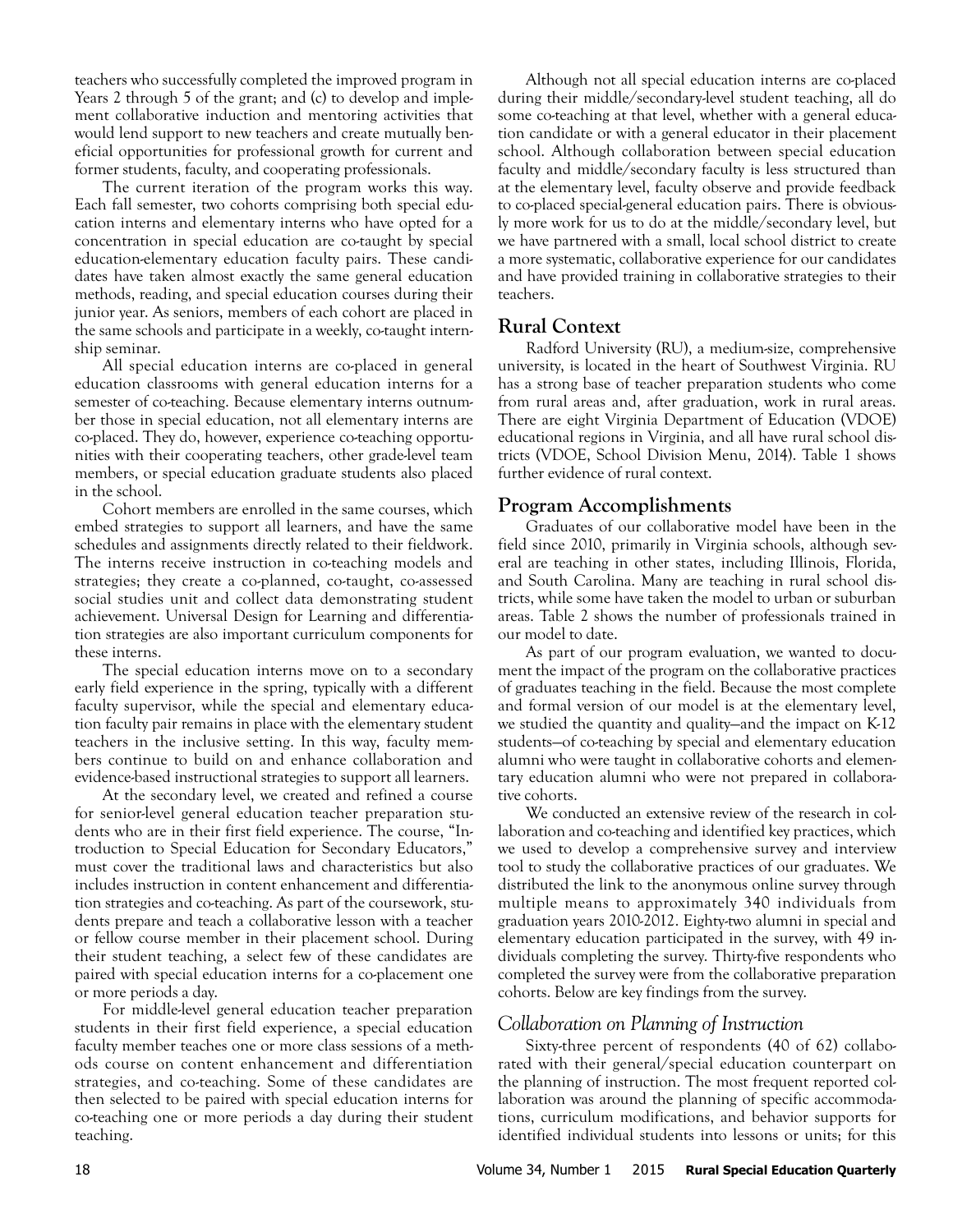## *The Rural Context of RU's Teacher Preparation Program and Project MERGE*

Rural Context

Twenty-five percent of Virginia's population is considered rural, but over 93% of Virginia is rural in nature (U.S. Bureau of the Census, 2010).

"Southwest Virginia" includes 19 counties and four small cities. With the exceptions of the cities of Bristol and Radford, each of these is primarily a rural area.

Radford is the smallest city in Virginia, population 16,408 (U.S. Census Bureau, 2010), and its density is due to the student population of RU, 9,798 (Radford University, Office of University Relations, n.d.).

Of 365 open teaching positions in Virginia posted by Teachers-Teachers.com (December 2014), 77 were in special education, and approximately half of those were in rural counties or towns.

Forty-eight to fifty percent of the students in special education and elementary education come from rural or mixed-rural school districts (Virginia Rural Health Association, 2013).

Thirty-four percent of 2010-2013 1st-3rd-year elementary and special education teaching alumni who responded to our survey of collaborative practices were working in rural schools.

In 3 of the 4 elementary schools where we have co-placements, October 2013 figures showed free and reduced lunches at 44%, 52%, and 53%. One of these schools is in accreditation-with-warning status.

#### **Table 2.**

#### *Number of Professionals Trained in RU's Collaborative Co-placement Model*

| <b>Type of Professional</b>                                                                                     | Number |
|-----------------------------------------------------------------------------------------------------------------|--------|
| Special Educators, K-12                                                                                         | 76     |
| Elementary General Educators who were in co-placement field experiences                                         | 73     |
| Middle/Secondary General Educators who were co-placed in student teaching                                       | 20     |
| Elementary General Educators who were taught in collaborative cohorts but<br>who were not in full co-placements | 85     |
| Total                                                                                                           | 254    |

element, 53% (21 of 35) reported that they collaborated daily or several times per week and that the quality of this collaboration was either highly successful or making good progress.

# *Collaboration on Delivery of Instruction*

Almost 50% of responding alumni (28 of 57) reported collaboration on the delivery of instruction, with the majority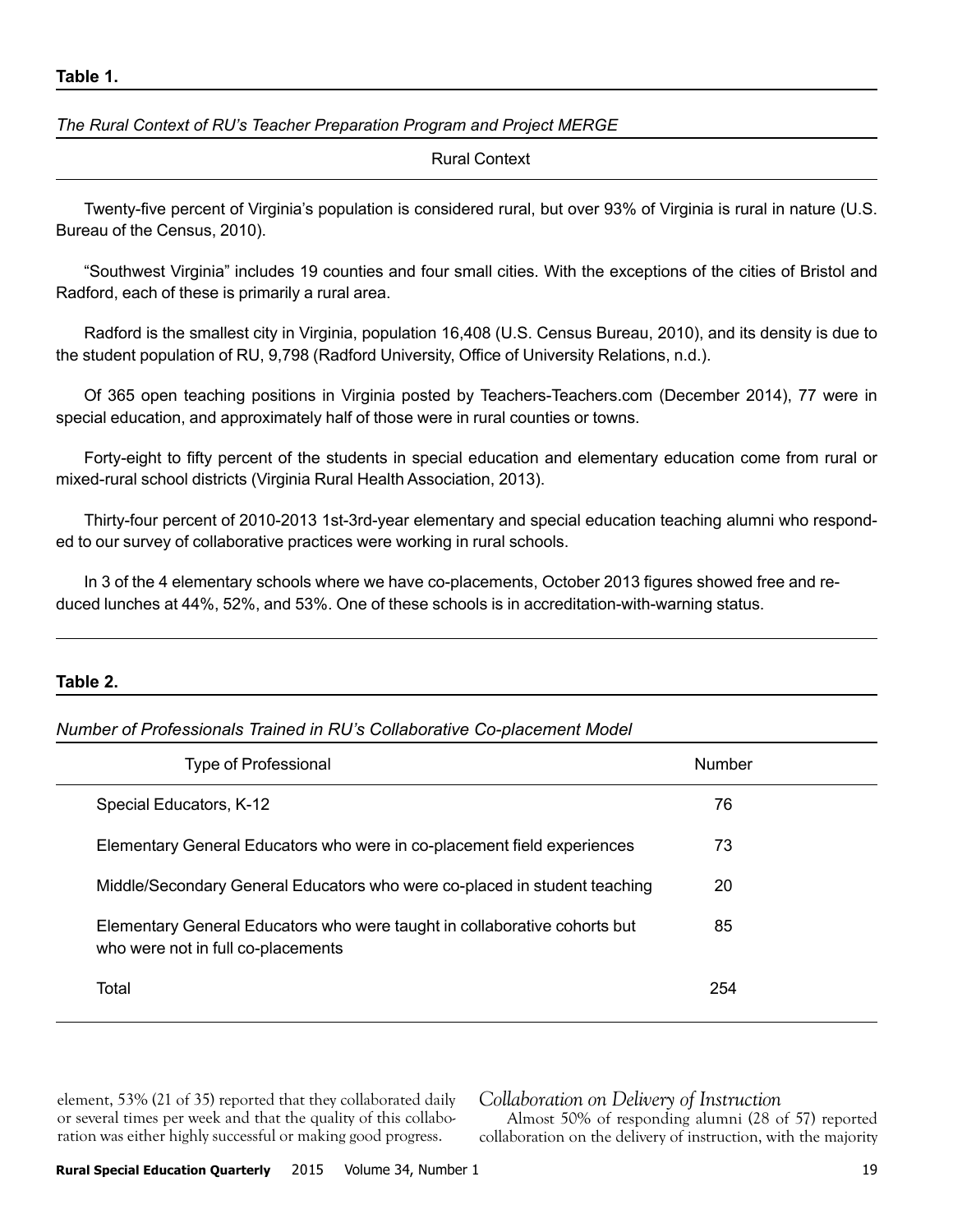reporting that co-teaching occurred at least once per week. Of those who were using a co-teaching strategy once per week or more, 73% (19 of 26) were using the one teach, one assist model; 72% (18 of 25) were using station teaching; 60% (15 of 25) were team teaching; and 58% (15 of 26) were using parallel teaching. More than two thirds reported that their coteaching was a successful, equal partnership or that the partnership was making good progress. Reading and mathematics were the subjects most frequently reported as co-taught.

#### *Collaboration on Assessment*

Sixty-two percent of respondents (34 of 55) reported collaborating in the area of assessment. Of these, the majority engaged in specific co-assessment activities once per week or more: developing lesson and unit assessment tools, such as tests and project rubrics (60%; 19 of 32); creating testing and grading accommodations for students with disabilities (60%; 19 of 32); observing and gathering student data for progress monitoring and planning of future instruction (82%; 27 of 33); and sharing the actual grading of assignments (56%; 18 of 32).

### *Impact of Collaboration on Students*

One hundred percent of the 32 respondents who co-planned, co-taught, or co-assessed with their special/ general education counterparts stated that the classroom performance of at least some of their struggling students and students with disabilities had improved as a result of their collaboration. Seventy-three percent (12 of 32) reported a positive impact on test scores, and 97% (31 of 32) reported significant improvement in classroom behavior and participation.

# **What We Have Learned**

We have learned that the journey through curriculum and practice change truly takes time—many years, in fact. This is our ninth academic year since beginning our pilot co-placement project, and our collaborative model of teacher education is still evolving.

# *The Merging of Expertise and*

#### *Collaborative Practice at the University Level* Within the university, we needed repeated opportunities

for discussion about philosophy of teaching and inclusion, roles and duties for all faculty members, goals and the steps to take toward those goals, and our different perspectives and backgrounds (general education and special education). We continually revisited how we worked together around coplanning, co-teaching, co-supervision, and co-assessment.

Faculty came into the process open to taking risks and with a willingness to "build the plane while flying it." This phrase served as a reminder that it was acceptable, and even positive, to move ahead with a vision and to allow the details to emerge as we enacted that vision. This was freeing. We were committed to becoming full teaching partners; we coplanned and co-taught our methods seminar, co-supervised in the schools, and co-evaluated the interns. We wrote and presented together. Our 325T grant funding allowed us to recruit students, obtain ongoing feedback from our stakeholders via an advisory council, change our model, revise and enhance our coursework, engage with general education and

discipline-specific faculty (e.g., English faculty), offer professional development to our partnership schools, and much more. See Altieri et al. (2012) for a more complete description of our early efforts.

Administrator support was key as well. We were given space within our teaching load to share supervision of a cohort. Our collaborative efforts were shared with faculty from the School of Teacher Education and Leadership within the context of transformation of all our practices and the longterm plan that was collaboratively created for the School. Consistency across administration and faculty partnerships would have been ideal, but retirements, transitions to new positions, shifting of teaching and supervision responsibilities, and hiring new faculty all had an impact.

Support from our partnership schools was essential. For the past 17 years, we have been privileged to work within a rural school district that has been committed to inclusive education for a quarter century. In the past, we have partnered with four different schools in this division; we now partner with two of those schools and two in a neighboring division. Each of our partner schools has supported the collaborative placement and co-teaching model, and we have both long-standing and new cooperating teachers who embrace co-teaching. Both school districts have hired many of our graduates, thus helping to embed the model in the divisions' cultures.

We have learned that sustaining collaborative practice requires passion and commitment. It also requires a mindset that collaborative practices are unique, ambitious, and continually morphing. Collaborative practice requires flexibility, a high tolerance for ambiguity, and a willingness to view slow but steady progress as success. Preparing educators within a collaborative model is time-consuming and requires much more work in teacher education than single-supervision and single-discipline models.

We feel confident that our model is becoming a valued part of our institutional culture. The School of Teacher Education and Leadership (STEL) hired two new elementary education faculty members for the 2014-2015 academic year specifically to teach in the collaborative co-placement model. One of these new faculty members earned a doctoral degree in special education for the express purpose of preparing elementary candidates to work with special educators. Both have classroom experience with co-teaching and are committed to it. They are bridge builders who will help to improve and increase collaborative practices among STEL faculty.

In addition, we now have the curriculum option for dual certification in elementary education and special education. Elementary candidates who complete a concentration in special education may graduate with a BS in interdisciplinary studies and licensure in PreK-6 and add a fifth year with coursework and internships in special education, resulting in a MS in Special Education and licensure in Special Education, General Curriculum K-12.

# *Preparing and Sustaining Collaborative Educators*

We have learned that the majority of teacher preparation students in our collaborative program go on to become collaborative practitioners. In addition to the information gleaned from the surveys, we completed 10 qualitative interviews of 20-30 min each using videoconferencing with respondents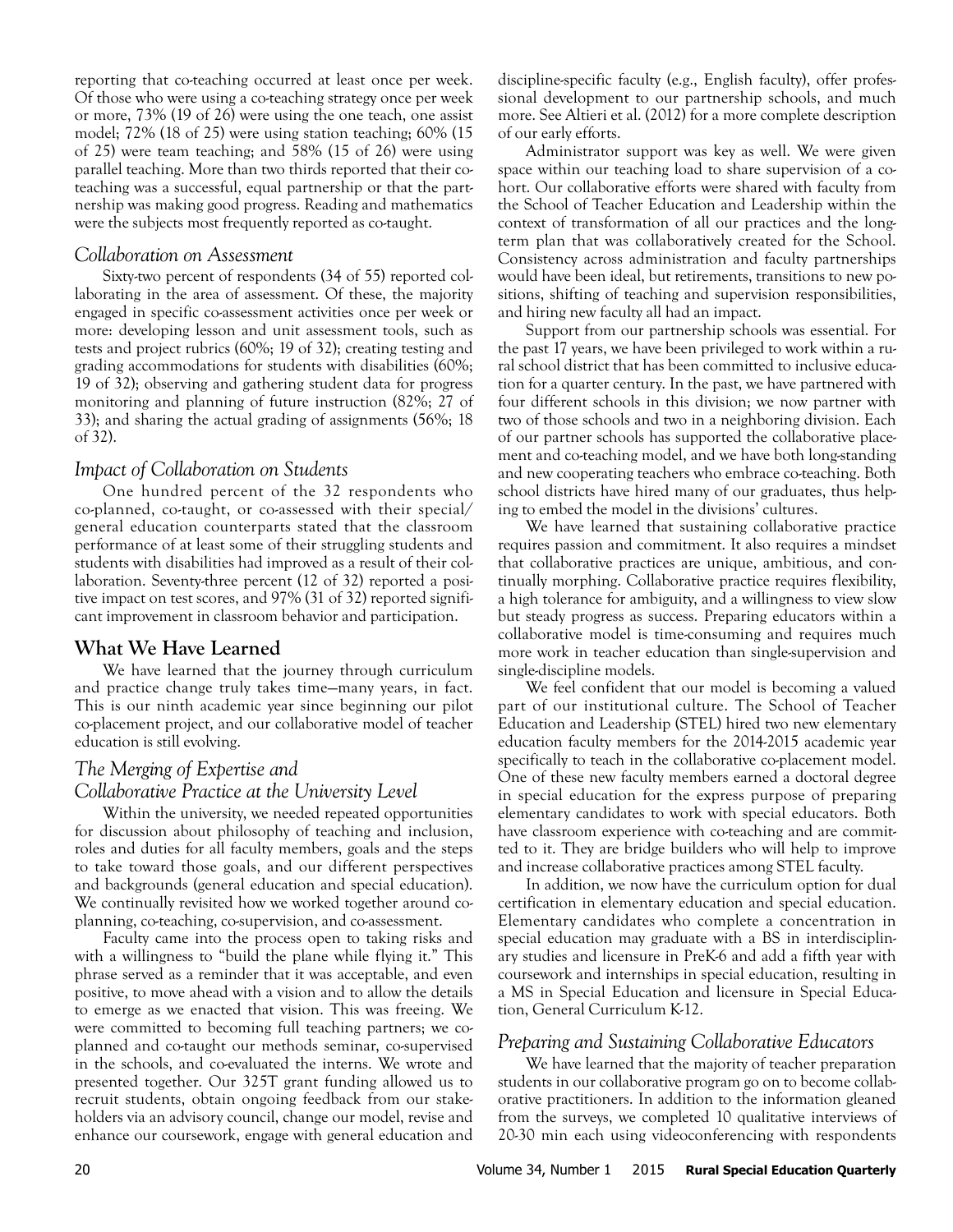who volunteered to be interviewed after completing the survey. Seven were working as special educators, and three were working as elementary educators.

These graduates indicated that they entered the field with the expectation that they would be working in collaborative relationships in the schools:

When I interviewed with the school, I shared with them my portfolio . . . [which] showed that I had taught in a collaborative classroom. During the interview, they asked me if I would like to continue that work . . . [T]hey had this first grade teacher who also wanted to try it out . . . I think that year worked well because both of us were willing to do it. (third-year special education teacher)

They described looking for teaching jobs where their skills in collaboration would be considered an asset and reported that they both sought out and initiated co-teaching relationships in their schools: "My goal was to really interview the schools and to find a school where they did co-teaching and where the educators are trained in co-teaching" (graduate special education intern, final semester of internship and courses).

In turn, we have found that school districts are beginning to actively look for teachers with collaborative and co-teaching skills:

When I applied for and began my first job, they said they had wanted to push for co-teaching . . . [S]ince I expressed interest, they sent me to training. Turns out it was like a course in what we had learned at Radford. I was like, 'I know all this and I've done all this'. (secondyear elementary teacher)

In 2011, we hired an experienced filmmaker and special educator to interview several current elementary and special education interns, as well as alumni of our earliest co-teaching models. This video, *Transforming our Practice* (Radford University, 2012) can be viewed at a private You-Tube channel: http://youtu.be/AlKgJ0DY2MM. From these video interviews, and from the current study, we learned about the value of collaboration to our candidates, the impact they saw on their students in the schools and on themselves as professionals, and the supports that were key to their success in learning about collaborative practice.

Our graduates noted that they learned from seeing us model collaborative practice through our co-supervision and co-teaching: "For our seminar, our teachers co-teach . . . They want us to use the model, and they are showing that through what they do . . . and setting an example for us" (a co-placed pair of interns, elementary and special education).

We learned that collaborative practice has the potential to sustain and support new teachers: "It has really made me even more excited about teaching . . . It makes me feel like I'm not alone" (first-year special education teacher). Another graduate stated the following:

[I]t allowed me to remain optimistic about the profession. Last year was very difficult for me . . . If anything, being able to do this has given me a renewed sense of hope about my profession and my job and, more importantly, about the kids. I saw the kids unsuccessful last year . . . It's incredible how, this year, it's been a positive experience for everyone involved. (second-year special education teacher)

We learned collaboration and co-teaching must be coupled with seeing the positive impact on students in order to sustain and promote collaboration in actual teaching practice:

We went back to the data to see how well the students in the special education program had done with the [Virginia Standards of Learning (SOL)] assessments in math . . . they were about at 30% with no true inclusion or no co-teaching going on for the 2 years prior to my co-teacher and I working together . . . [T]he first year that we worked together, we had 7% of our students who passed the SOLs . . . The subsequent year, we had 100% of the students in the special education program pass their SOLs. (high school special education teacher, now serving as cooperating teacher for our interns)

We have learned that our graduates figure out the "no time for planning" piece that is so often cited in the literature:

The general ed math teacher and I clicked . . . I was super busy, so we really didn't have the time to plan at school, and that's where my idea of Google Docs came in . . . How can we look at these plans together, kind of in the cloud instead of being on paper or getting an email attachment? This is something we can work on together, anyplace, anytime. (third-year special education teacher, middle school)

#### *Concerns*

While we feel proud of the results of our research, we must consider some concerns. There were 82 individuals who began our survey but only 49 who completed it. It seemed apparent that once respondents answered no on one of the questions related to co-planning, co-teaching, or co-assessing, they simply stopped responding to the survey (even though we had built in a redirect to the final questions). Over 90% of the individuals who began the survey and did not complete it were individuals prepared as elementary teachers outside our collaborative cohort.

We also must look at these data: 37%, 50%, and 38% respectively did not collaboratively plan, teach, or assess instruction. We learned in our interviews that there are school districts where models of segregated special education still are strongly entrenched and where co-teaching is either not allowed or considered an "experiment." Pugach, Blanton, and Correa (2011), in their critical look at collaborative teacher preparation programs, cautioned us that the "deeply embedded separation between special and general education" (p. 195) still exists and must be dismantled. We believe our special and general education alumni trained in collaborative practice are the key to bridging this separation.

# **Recommendations**

Many teacher education programs, including our own, model and provide field experience in collaborative practice and prepare educators who can teach all learners and enhance the academic success of struggling students and learners with disabilities. This has been identified as best practice in teacher preparation thanks to the 325T grant program (Pugach et al., 2011). We recommend that teacher education programs who prepare collaborative practitioners conduct